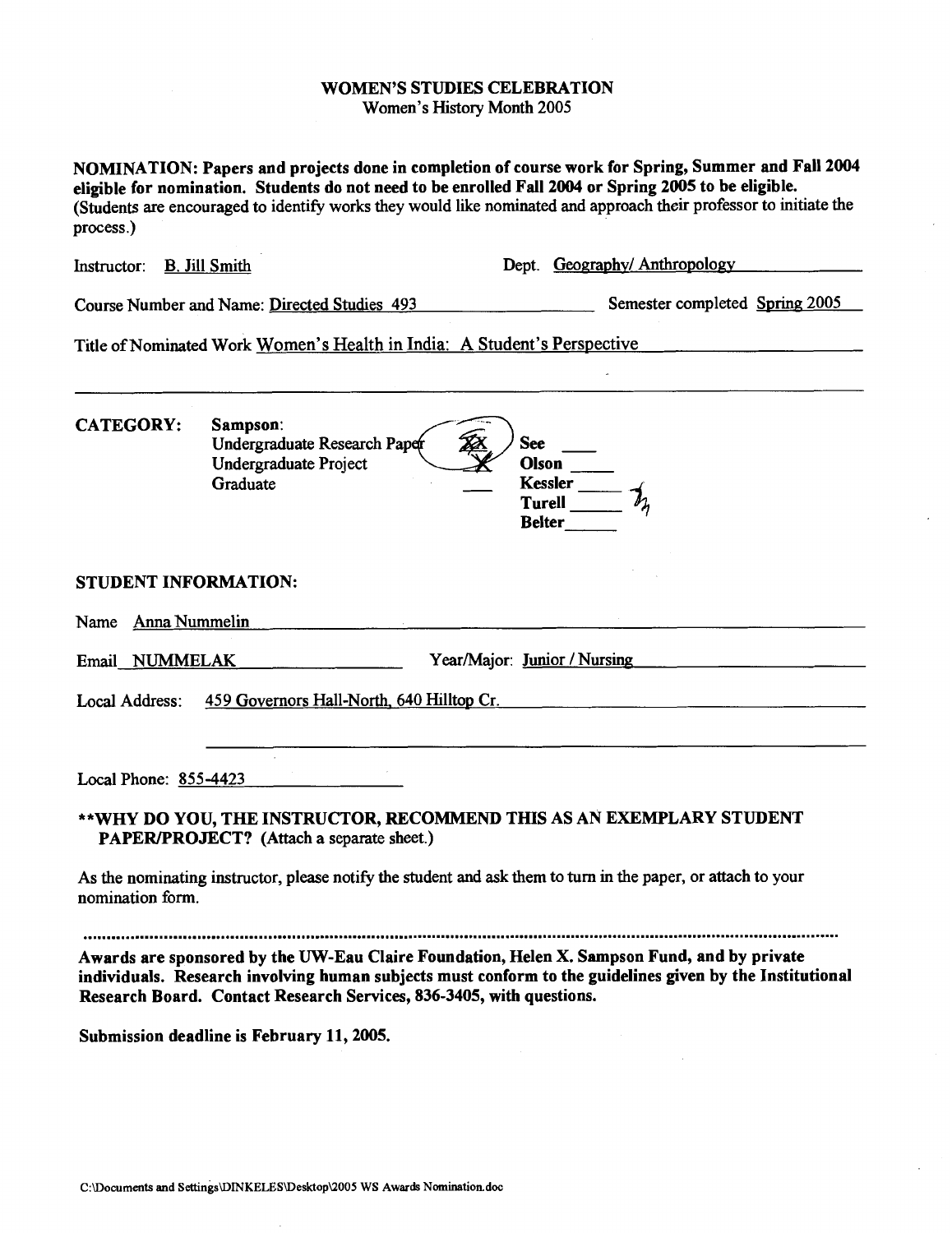# Nomination for Anna Nummelin for the **Donna** C. **Turell Award**

There are times when the students you have known the least amount of time impress you the most. While I have never had Anna in my classes as an anthropology student, she asked to take the canceled **Global Issues In Women's Health** class as an independent study. She initiated the effort, and followed through. On a whim, she asked me to read the paper she wrote to complete her International Studies Semester abroad in lndia . I was very impressed. In all honesty, her insights and experience in health care delivery among the poor in a developing country put my own international experience to shame.

She demonstrates the best of student growth and insights when faced with experiences well outside the range of her normal life. The manner in which she analyses the world she confronts in India, her attempt to be objective about the difficult world women in lndia experience, non-judgmental, yet deeply moved by the experiences of both the patients and the care-givers is well beyond most experienced adults. I am deeply impressed.

While I was not Anna's major professor for this international experience, and we have had a very short time to work on this paper, I would like to nominate this paper for the Turell prize for the 2005 Women's Studies competition.

Thank you very much for extending the deadline for us.

Sincerely, sincerely,

B. Jill Smith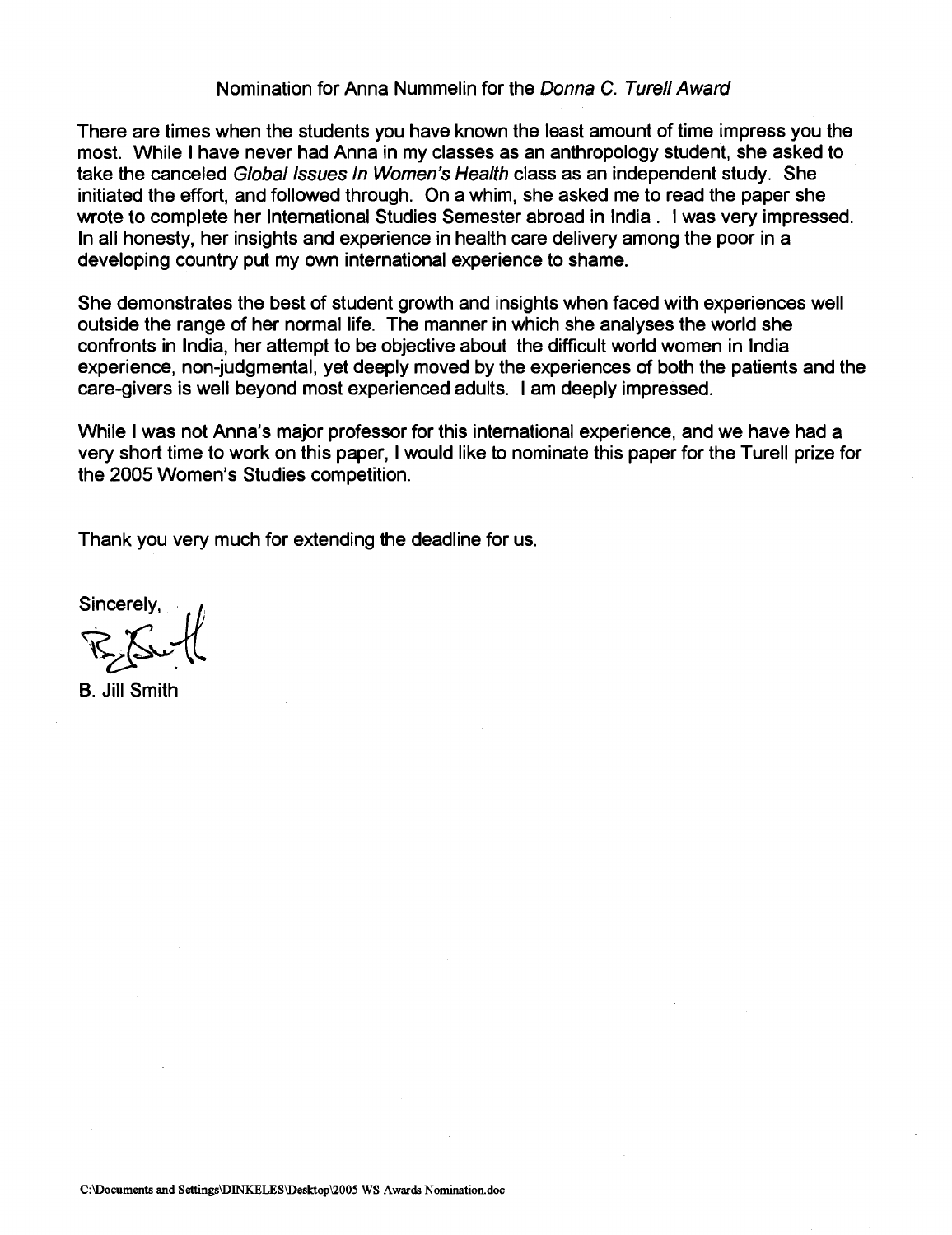Anna Nummelin India ISP Paper Spring 2004

Women's Health in India: A Student's Perspective

To the Western eye, dowries, the caste system, and bride burning all appear to be blatant examples of women's oppression unique to India, but for the most part, the problems that Indian women face are universal; the same problems of all women in developing countries and of all women world-wide. Malnutrition, poverty, misogyny, illiteracy, lack of political representation and lack of control over their lives are just a few of the countless factors contributing to women's subordination and poor health. Indian women, though constitutionally guaranteed equal rights since soon after India gained independence from the British in 1947, are still suffering and will continue to live in oppression until those constitutional rights are acknowledged which will be difficult granted they have never been publicly accepted or enforced.

This paper is largely based on my own personal experiences and the interviews I conducted in India and can in no way claim to be representative of the experiences of all Indian women. India is a vast and diverse country with one hand reaching out towards development and modernization and the other firmly grasping its rich tradition and history. Each woman's story is so widely different from the next, yet within each one exists similar themes which tie all women together in their struggle for happiness, safety, freedom, health, respect and love. These are the hopes and longings of women all over the world, the same hopes that should be guaranteed to all human beings regardless of sex, gender, age, race, religion, physical and mental capability, sexual preference, or economic and social status. Sadly, what should be is not, and because of such severely entrenched political corruption, poverty, tradition and firmly established patriarchy, the realization of these dreams may only be accomplished after much work both on the part of India and the world. As a result, this reflection concentrates on how the many facets of an oppressive society effect the health of women in India and addresses many healthinfluencing topics relevant to an Indian woman's experience as well as relating my own experiences.

Many scholars and students of medicine (I believe that anyone in the field of health care never ceases to be a student) have attempted to define health, and although it can be described as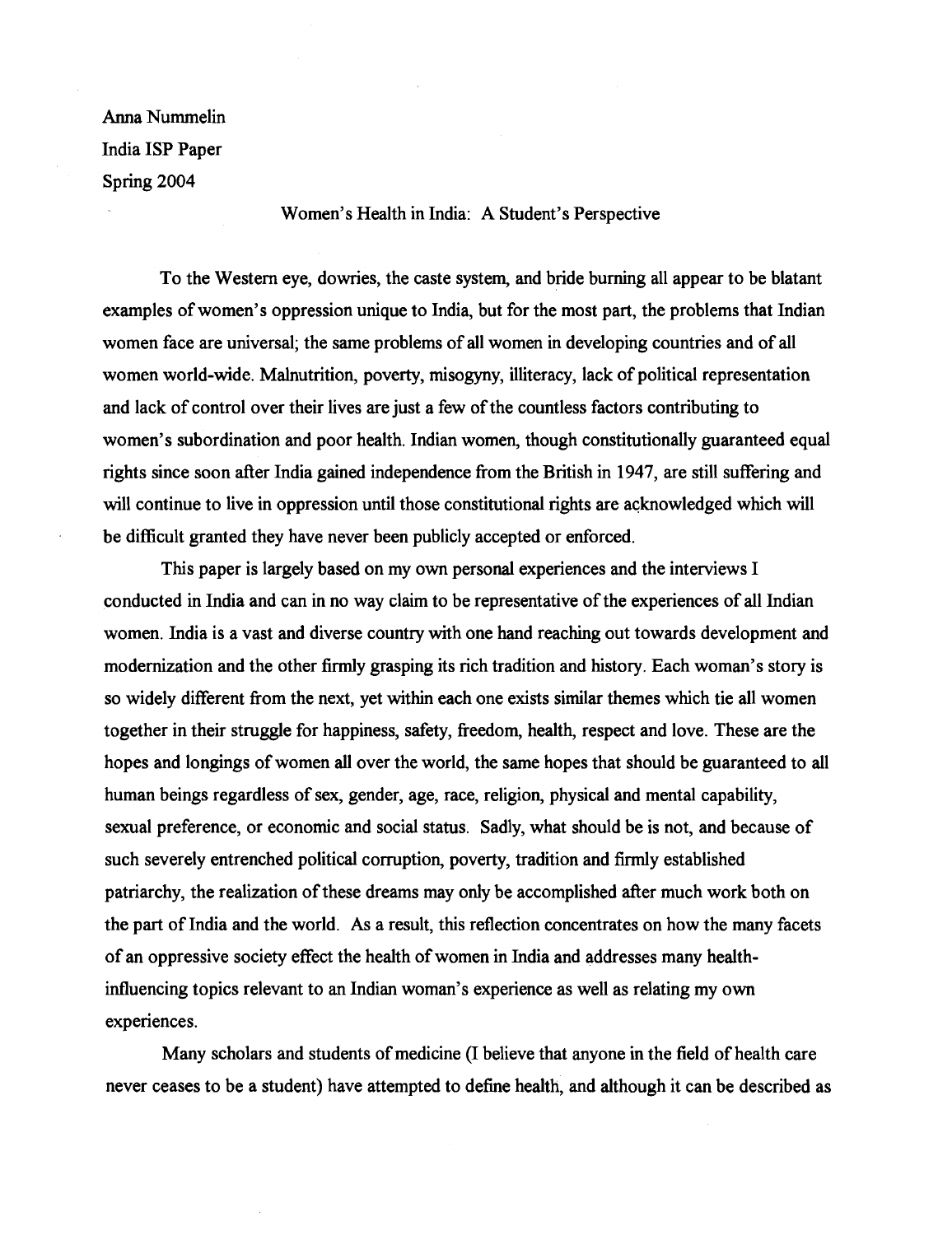simply the absence of illness, there are so many other facets that constitute a healthy being. For the intents and purposes of this paper, health is defined as something that permeates every fiber of our being and every aspect of our lives. Health is being able to feel safe, to feel joy, to be without feelings of fear, worry or anger and to be in both a physical and emotional state that facilitates the realization of a person's full potential. Anything that does not contribute to these criteria is therefore defined as destructive to physical, mental and spiritual well-being.

In the months leading up to my arrival in India, I tried to look for reading material about the experiences of women in India in order to better acquaint myself with some of the issues they face, but I found nothing. Even my searches for writings about nursing or healthcare in India turned up dry. It wasn't until after I got there that I found the types of articles and books I was looking for. Since my arrival, I was able to find articles in the NY Times, Frontline, and India Today as well as books and studies done regarding the status of women in India, most of which include some reference to the effects it has on women's health. But unless you know where to look for the information, it is largely inaccessible. Not only is the amount of writings minimal, the data is either incomplete or nonexistent. For many reasons, accurate statistical information for developing countries is next to impossible to attain and what exists is not representative of the population. On the other hand, it would almost be impractical to try to keep track of all the births, deaths, illnesses, and patients in such a populous, diverse country with a large sphere of remote and often subsistence-level villages and city slums. By sharing what knowledge I've gained I only hope to offer a small glimpse into some of the issues and atrocities women in India face and how daily, they endure.

I lived with the family of an Ayurvedic doctor for four months in the world's oldest living city, Varanasi. The majority of the city is very traditional with many of their practices dating back to 5,000 years ago when the city was first built. The majority of people live very simply and even though my family was of a higher class, they were no exception. We pumped our water every morning, had little electricity throughout the day and slept under mosquito netting on the roof at night when the weather became too unbearable to stay in. While I was there, I worked in both a leprosy colony and a Mother Theresa hospice both about a twenty minute bike ride from my house. I say I worked there but really, I learned much more than I was able to contribute.

 $\overline{2}$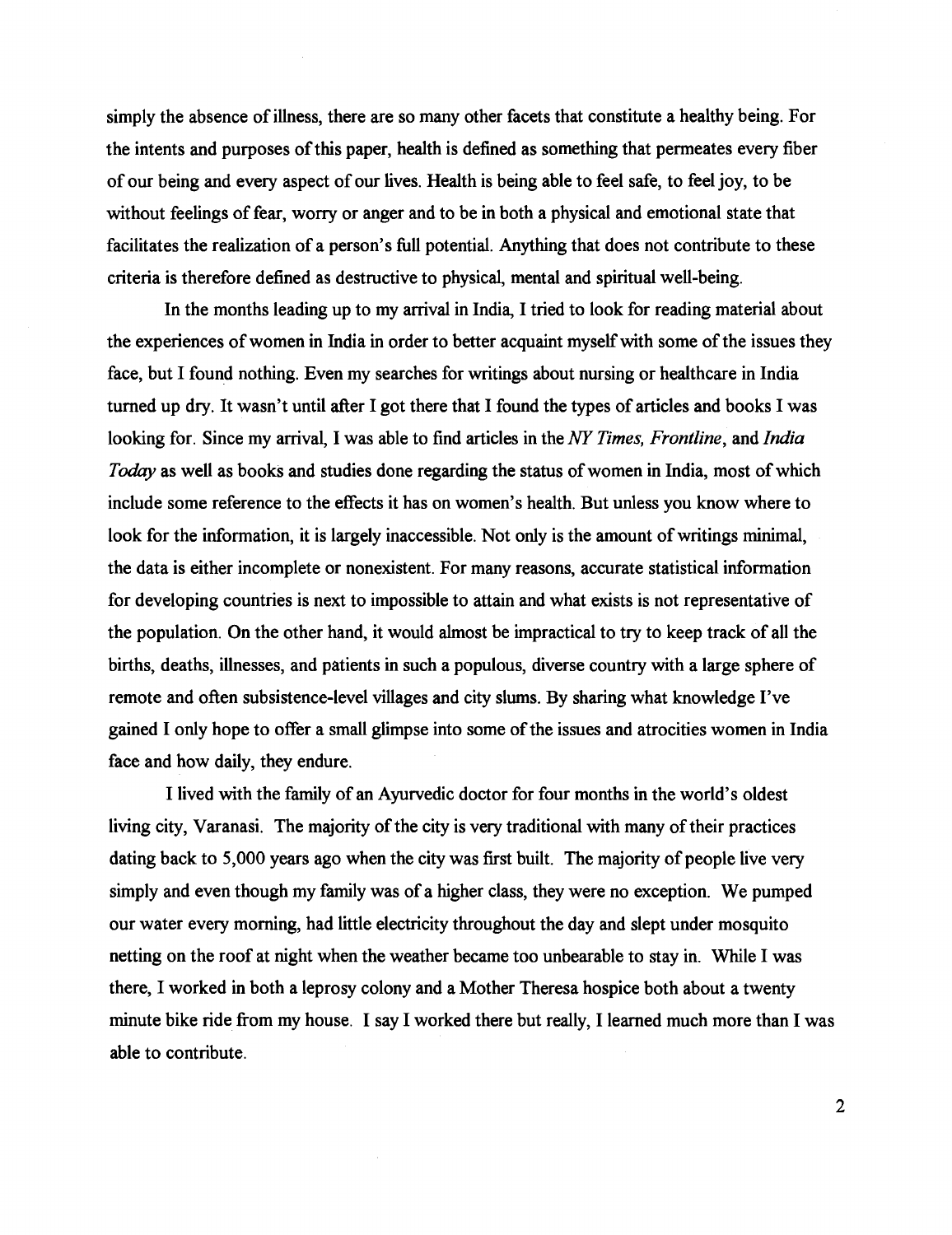Trying to adjust to such culture-shock proved to be both mentally and physically exhausting as I spent one of my first nights in Varanasi sick next to the hole on the bathroom floor. My group of fellow students and I quickly learned the rarity of a good solid poo and that it was something to be celebrated especially after eating foods from street vendors. Between the 120F degree temperature, strange food, city water, and questionable refigeration, our weak stomachs suffered considerably.

Every day I was met with situations that seemed so incredibly backward from the ways in which my mind was accustomed to thinking and it took the entire first month to get used to this dusty, chaotic place. After seemingly endless days of grappling with language and trying to decipher societal norms and taboos I was eventually able to relax, fully take in my surroundings and in time, actually go about life without a second thought as to how foreign it was. One particular afternoon I was walking home through the market and happened to weave my way into the middle of a herd of water buffalo in order to avoid the rickshaws and cars speeding by when I had to do a double-take at not only how normal the act seemed, but the security I felt there among the buffalo. Neither did I give a second thought to going two or three times a week to the one-room leprosy clinic to cut parts of people's feet off. Sitting at the bottom end of the table with a scalpel in my gloved hand and sweat dripping from my forehead, I learned how to lance and drain an infection beneath the nerveless skin. I would apply ointment and then attempt to wrap bandages, awkwardly at first, but even the patients who had lost their fingers helped to direct the cleaning and wrapping. The resident doctor and I would alternate cutting, and I was often able to observe the facial expressions of the patients as he operated. For the most part, they were expressionless faces and had most likely sat on his table many times before, but every so often he would cut a bit too deep and open a new wound, filled with nerve endings. I wondered if we were even helping when **all** we seemed to be doing was creating another area for infection. I still marvel at how much trust and patience everyone had as the inexperienced American nursing student tried to help them.

I pulled my bike up the stairs to the Mother Theresa hospice as the sun rose on the ghats one morning, casting its glow on each step and all the people gathered to give morning puja (prayer). With only two hours before yoga class, I was eager to find a Sister to put me to work and knew that when I entered the large stone building much of it would have already been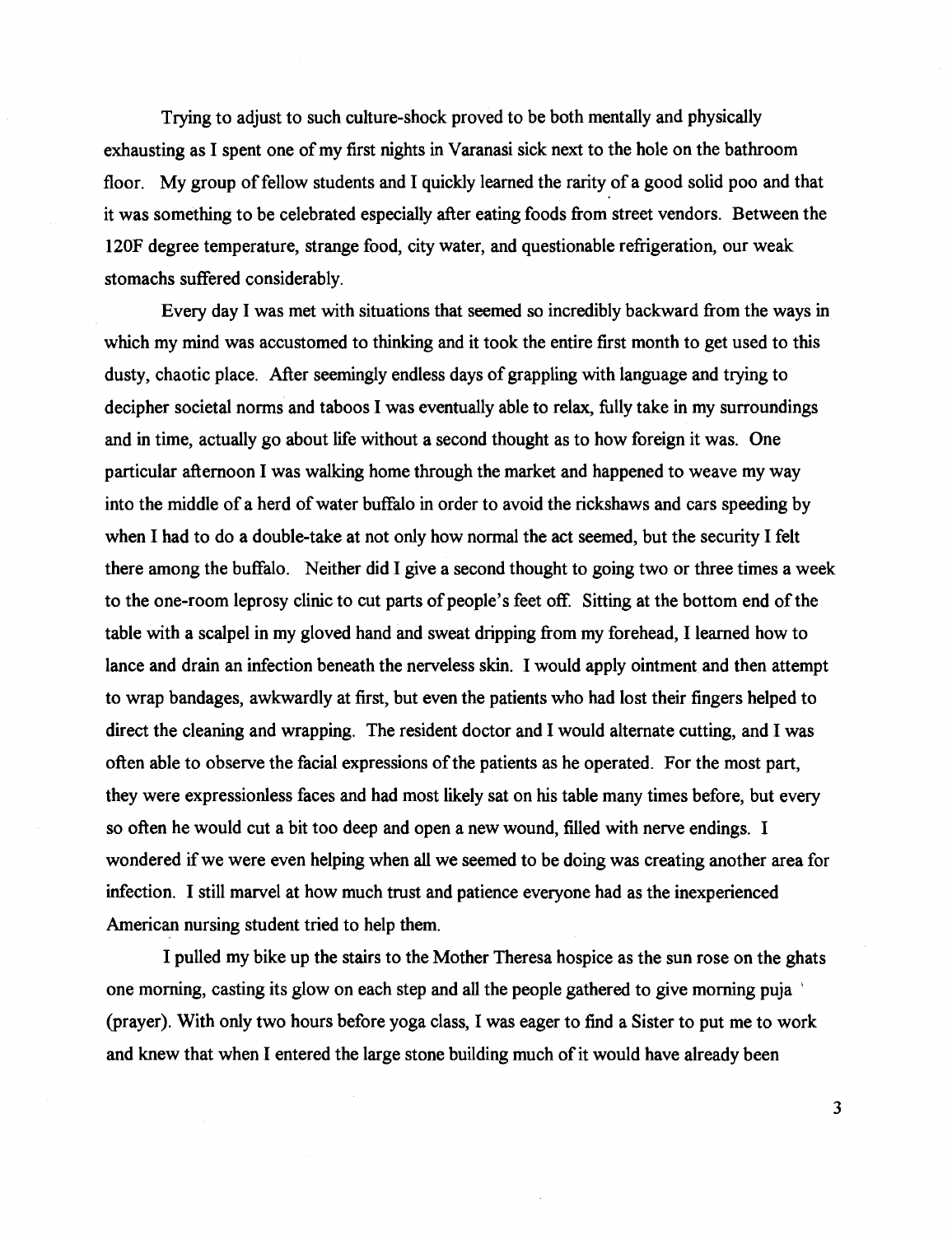finished. I had only to clean the beds, lay the urine-soaked quilts out on the roof from the night before and help with feeding before I could assist Sister Rosemary as she brought her medical kit around the hospice. After a few weeks, I was able to administer care as well.

Once, I followed her to where a thin woman with a bandage wrapped around her head was sitting and she asked me to hold her box of bandages while she worked. I watched as she unwrapped the gauze unveiling a lump on the woman's head and another small piece of gauze laying on top of sparse hair. As we sat in the open courtyard, women were washing dishes, painting toenails and swatting flies. Down below the men sang and splashing water could be heard as they cleaned the floor. A merciful breeze floated down from the roof and rustled the canopy of leaves over the courtyard providing a little relief from the sun on my back and thick smell of iodine and infection. I felt a bit woozy to begin with, but I was completely unprepared for what happened next. Sister Rosemary clamped her metal forceps over the piece of gauze damply stuck to the woman's head and lifted it up. As she pulled, I could feel my stomach turn and my knees begin to fail me. The gauze continued to lengthen and the lump grew smaller as she pulled what I assumed was packing out of a rather large, oozing hole within the woman's scalp. Since no one at the hospice spoke English and I did not want to bother anyone with my endless questions, I never really found out the specific reasons the women were there. In this particular case I remember hearing something about a dog attack, but could be mistaken.

While the tireless work of the Mother Theresa nuns is inspiring, perhaps the most amazing part of their ministry the way in which every volunteer finding themselves at their doorstep is welcomed with open arms. The volunteers are both long-standing community members and foreigners passing through on a weekend vacation. Some are doctors, some are housewives, and some just know how to play the guitar. There is a place for everyone to help just as there is a place for anyone who needs it and many times, it is the patients who live there that help each other the most and who really run the show.

# **INITIAL FINDINGS:**

## \* Name has been changed

Upon interviewing various Indian women in the health care profession about what they thought the greatest health concern for women in India was, I received a range of answers

 $\overline{\mathbf{4}}$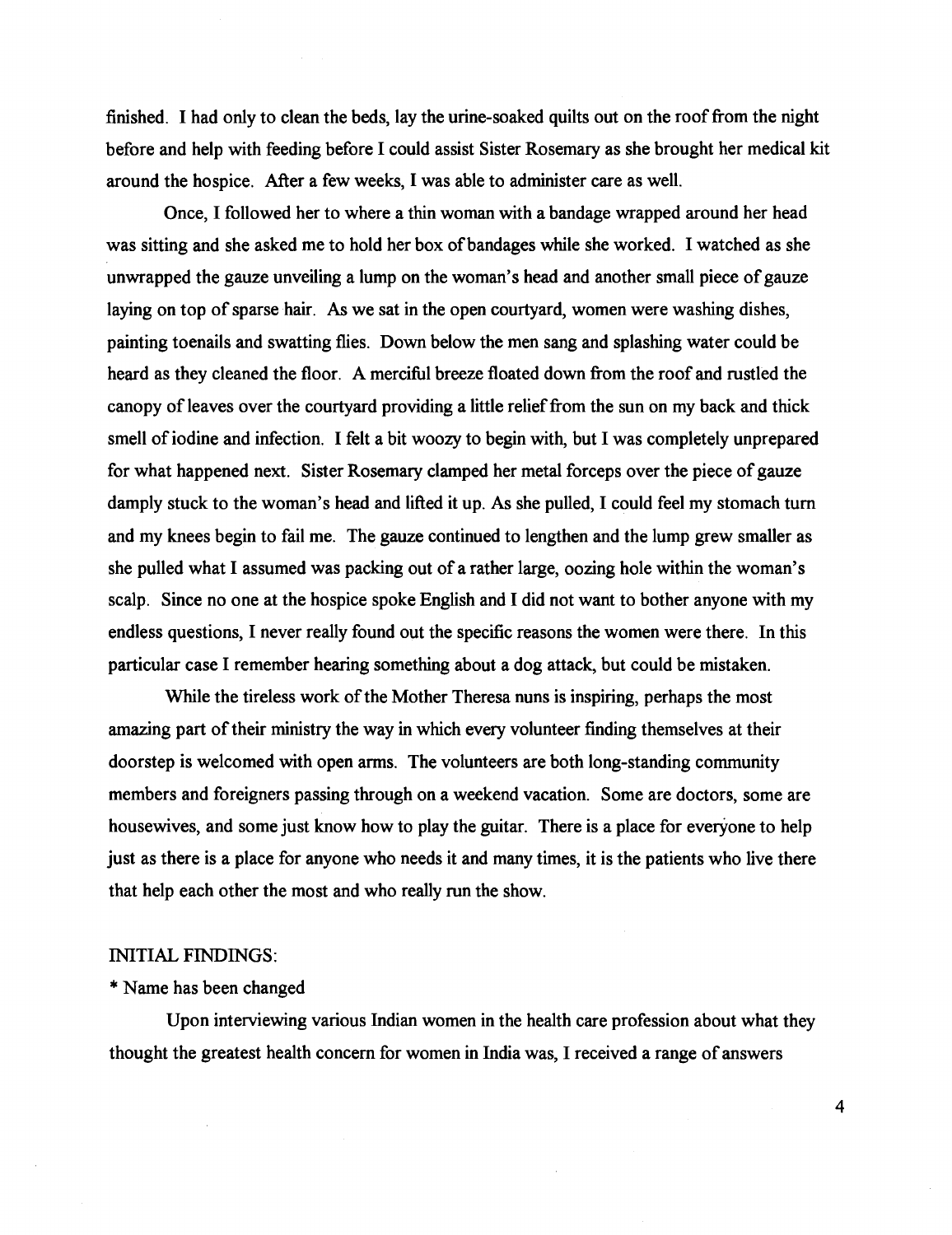varying from specific diseases to larger faults in the societal structure. These are a few responses: Auntiji\*, a self-trained rural health care worker in the Assi and Nagua communities of Varanasi, felt that the main reason for women's illness is that they don't get enough nutritious food at home. "They also don't have the time to take care of their health," she told me in a translated interview, "their houses are not clean and they have to sleep there. Most of the time they have to work outside all day and when they get back, they don't have enough food, time, or energy to take care of themselves.

"Women get so tired when they come home from work and then have to work more. They only think about the children and their husband. This is the main reason for the sickness."

One privately practicing female gynecologist I interviewed believed that on the surface, the main health problem among women is pelvic inflammatory disease because of unsanitary conditions. But in her eyes, lack of education is the root of the cause.

Another 'female doctor' employed at Banares Hindu University **(BHU)** felt the biggest health problem that women face here is unsupervised deliveries and social dependence. "The women just don't have any say in the family, no power in deciding if they want to limit pregnancies, utilize family planning or even decide what doctor they want to go to. If the husband or mother-in-law says they should have the baby at home, then they have the baby at home"

I received these and many other reasons why the health status of women in India is so poor, but the fact is that all methods of oppression women face are so deeply integrated into their daily lives that it is impossible to separate or identify one single cause without acknowledging the others. I went to India intending to study the health problems and issues surrounding health problems that Indian women encounter, but instead found that writing a paper solely addressing the health aspects of women in India was impossible. The illness is only a physical manifestation of the unhealthy environment in which many of these women subsist.

## POVERTY AS A HEALTH RISK:

Doctor and cultural anthropologist Paul Farmer states in his book Infections and Inequalities: the Modern Plagues that poverty, above all else, is the biggest health risk for women. He wrote that the reason why diseases exist in some parts of the world and not others is more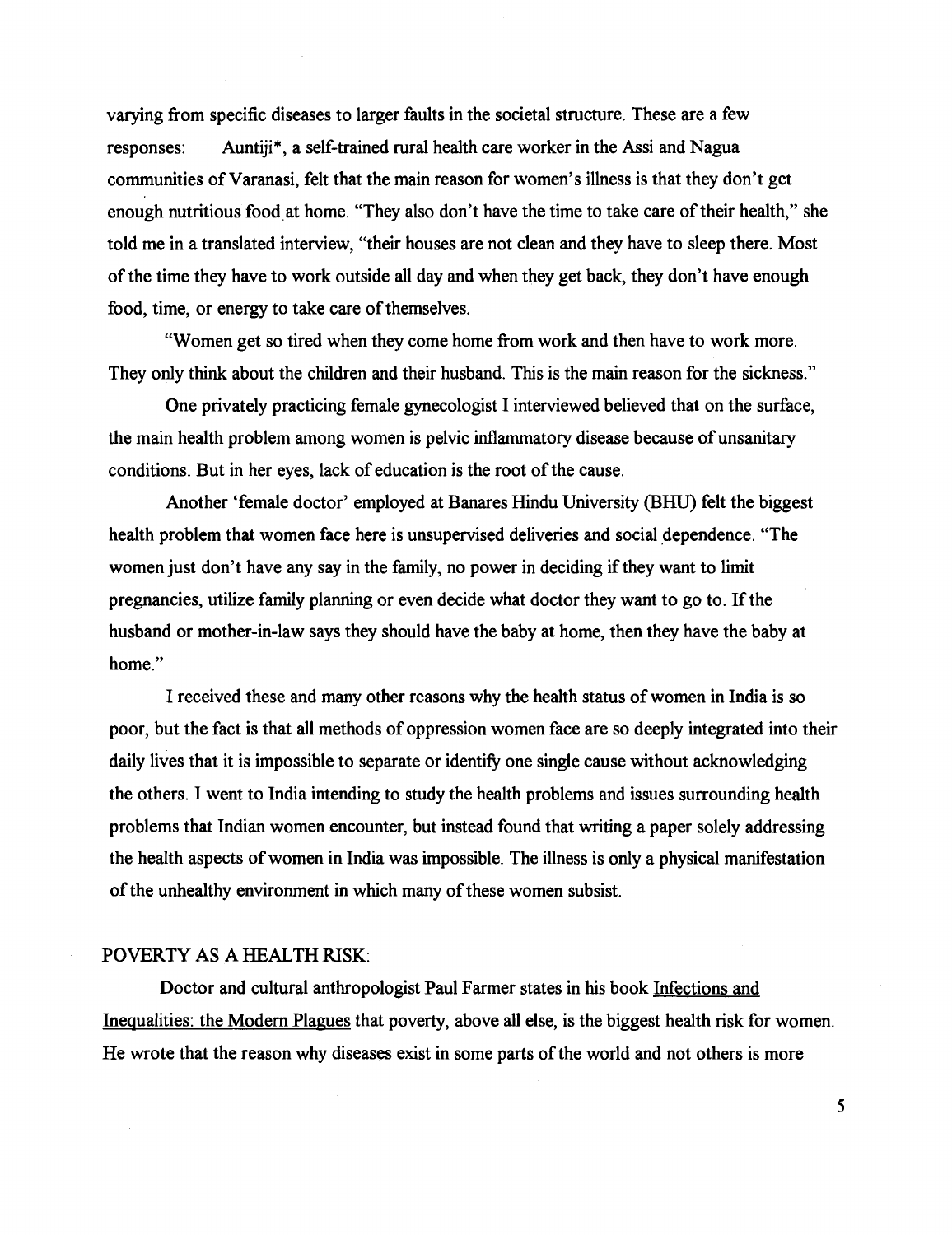aptly attributed to socioeconomic status rather than to climate or region. My findings only reinforce that poverty, among many other things, is a major determining factor in the health and well-being of women in India. An Indian woman living in poverty often doesn't know where her child's next meal will come fiom. She has no other choice but to work all day and then come home to care for her husband, his extended family, and her children. What earnings she does make, her husband might spend on alcohol or gambling and when all is said and done, she has little energy to spend on herself. When she doesn't have the knowledge or means of acquiring adequate contraception, clean water, or healthcare, her own health is one of the lowest items on her list of worries and unfortunately, undernourishment is one of the primary health concerns among lower-class Indian women even today. One female gynecologist at a local hospital reported that most of the pregnant women she examines suffer fiom anemia due to undernourishment. With fertility rates high and nutrient intake minimal among lower class women, maternal anemia and small maternal body size are major risk factors of pregnancy and childbirth.

When I talked with another female gynecologist about women's nutrition in India she told me that it used to be that girl babies were severely undernourished in comparison with boy babies. Families would save the ghee (purified butter) and other nutritious things only for male children. Even as a daughter in a comparatively more affluent family, the doctor had not been exempt from this treatment. But she was an assertive child and whatever her parents wouldn't give she would just take for herself. In most households, the women do the cooking and feed the men first, then they take the leftovers; which I experienced even in the family that I stayed with. The situation is improving overall, but even the work of women's organizations has barely touched the country's strong preference for male babies. This is largely because males are still given the responsibility of being primary breadwinners and inheritors, providing for their parents in old age, and lighting the fires on their fathers' funeral pyres.

Because of this gender preference as well as many other reasons, the male/female ratio is on average, 927 girls to every 1000 boys based on the 2001 Census figures, and the gap continues to increase every year. Malnourishment, abuse of the elderly, sex-specific abortion, and female infanticide are just a few of the reasons why fewer and fewer females are surviving being born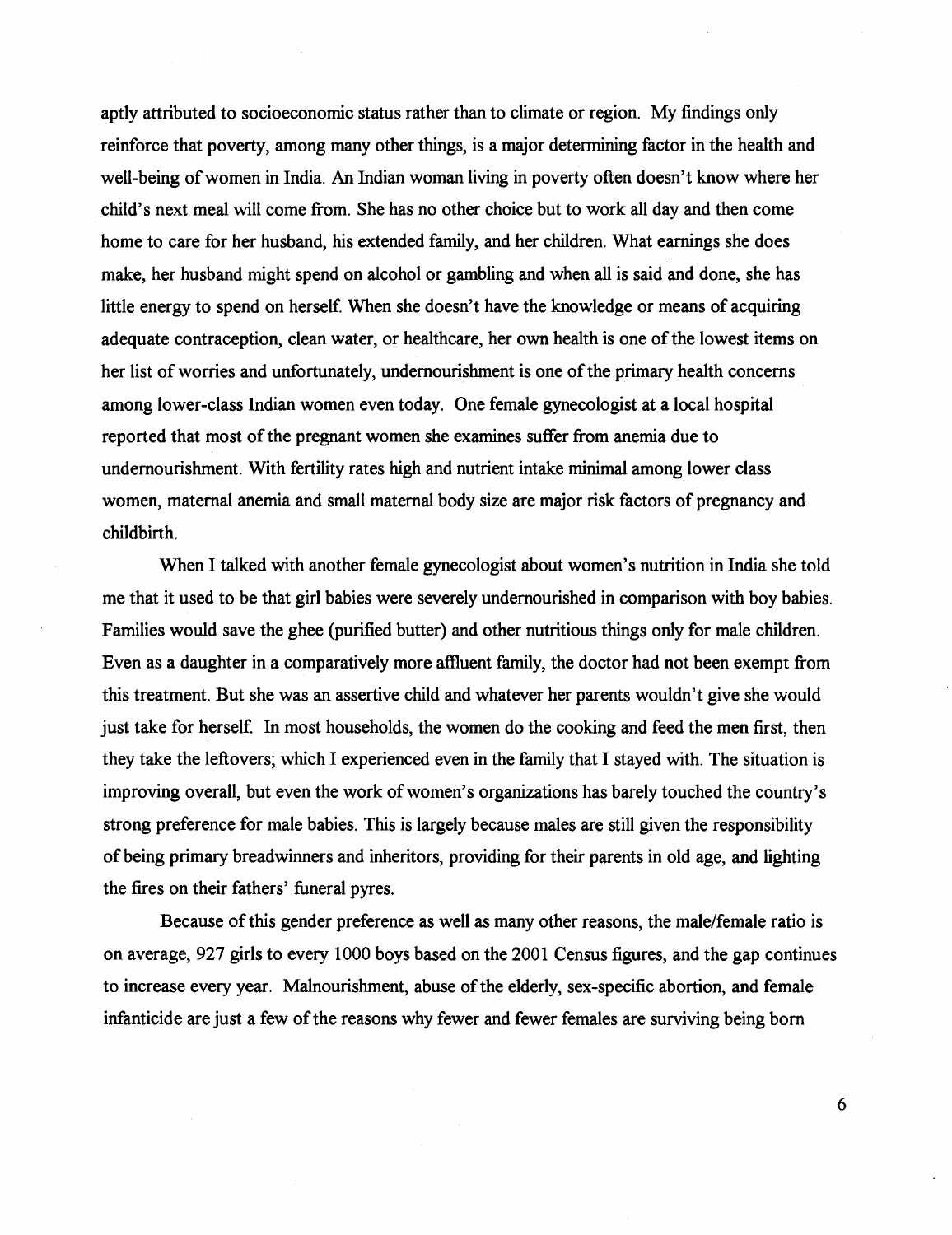into Indian society. Female infanticide and female abortion are still practiced at a rate that may soon top China's despite government efforts and NGO (non-governmental organizagion) work.

The 1994 law banning all sex-determination tests has been weakly enforced and is available almost exclusively to upper class women. For the lower classes, female infanticide has been the fallback method. Health experts say that even rising educational levels have not decreased the rate of sex determination tests and it is actually the rich that are creating the highest demand for them. Easily accessible technology, poor implementation of laws and the new middle class consumer mind set have "trapped even the educated element" according to Sushrna Swaraj, Union Health Minister. A 2003 "India Today" article reported that the effects of these current trends could have serious consequences especially for India's population stabilization program which requires a balanced gender ratio and a limit on the number of children born every year. This might put even more pressure on parents to produce a son, but population growth is a huge problem that needs to be put in check as well. "It is a major social flaw in a society that claims to have made progressive strides....Female feticide will disempower Indian women. As sociologists stress, it is only empowered women who raise similar children and nurture strong families. Fewer girls will also mean that their childhood, their marriage and their future will come under a variety of social and physical threats, where only those who have power, wealth, influence and are male will dictate their choices in life" (India Today). India's missing girl population is a frightening reality and everywhere the result is readily apparent, but it is most clearly visible on the streets.

One of the first things I noticed upon arriving in India was the scarcity of other women out in public. As a white female, I felt so alone and even threatened at times in the midst of so many men. There are very few women out on the street during the day, even fewer out at night, and virtually none traveling alone. Women are usually discouraged from leaving the house after dark, but being a student and a foreigner, I was often caught out in late-night traffic going to and from lessons and performances. After the first attempt at coming home from a flute lesson after dark, I soon understood why my Indian sisters stayed behind their iron gates and deadbolt locks.

Public places seem to be free reign for any male to assert his hormonal urges and ample opportunity to validate his masculinity by violating any female who is not accompanied by a man. Through a series of ridiculous, absurd and perverted actions he can vent his sexual frustration and prove to himself that yes, he is male. Boys on bikes swerve and gesture, men stand in front of

 $\overline{7}$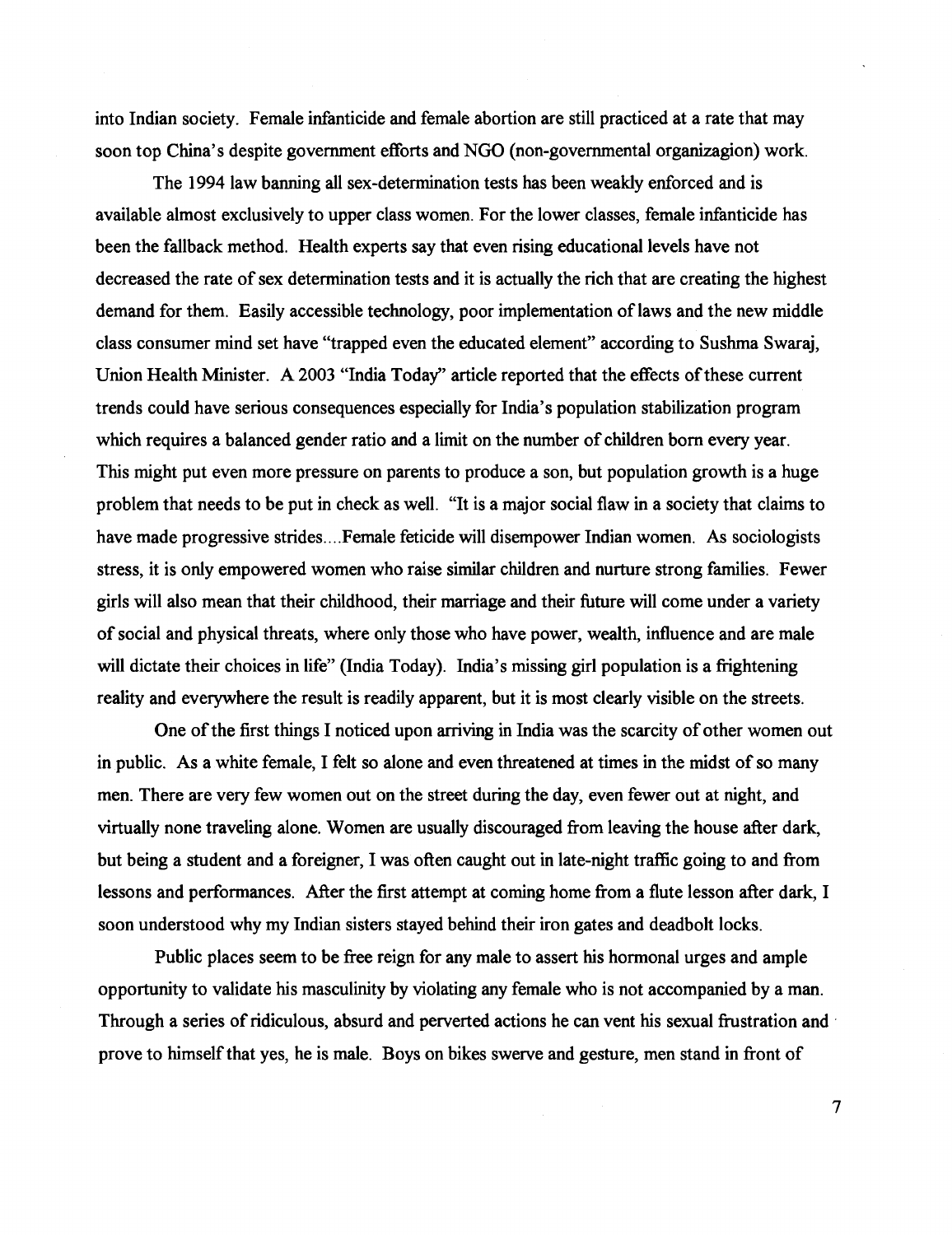shops to leer and occasionally call out, and sometimes in heavy traflic, there's no way to tell who grabs who and nothing one could do about it in any case. Some women have so much frustration built up that they outright slap the perpetrator, attempting to retaliate for the humiliation and violation. But little else is done about sexual harassment. It seems to be the case in India, as in countless other countries, that when dealing with abuse or violence against women it is the women who are blamed and who even blame themselves for encouraging it. Responsibility is placed on women to prevent, defend themselves fiom, and deal with sexual harassment. Indeed, the open streets are a frightening place if you're female, but the most shocking and terrifying acts of violence occur behind closed doors.

'Dowry deaths,' one of the most horrifying forms of domestic abuse, is a result of what happens when a once well-meaning practice becomes corrupted and the meaning of dowry today is a far cry fiom what it was originally intended to be. Girls are still looked upon as burdens or pieces of property (a liability that has to be unloaded for a price) passing fiom one family to the next. An Indian woman really doesn't have anything to offer her husband's family except a dowry compensation consisting of possessions ranging anywhere fiom large sums of money, to appliances and TV's, and in some cases, motorcycles or cars. Men that are well off or are educated often demand even higher dowries, sending a bride's family deep into debt sometimes for the rest of their lives.

Most deaths among new Indian brides may be associated with dowries that the in-laws deem as insufficient, thus coining the name 'dowry death.' The deaths are routinely blamed on 'stove accidents' or suicides, but such large numbers of similar occurrences suggest differently. A little kerosene and a match is **all** that is needed to start a woman's long hair and saree on fire, after that, very few survive. Those that do survive wish they were dead and police say that the low survival rate helps to make the practice a popular form of murder.

There have been many differing reports on the statistics of dowry deaths including one from Time magazine which said that the number has increased from 400 deaths a year in the 1980's to close to 6,000 deaths a year in the 1990's. Some groups claim that the number is rising because more cases are being reported due to the increased activity of women's organizations, but others still insist that the increasing importance placed on dowry is causing more deaths.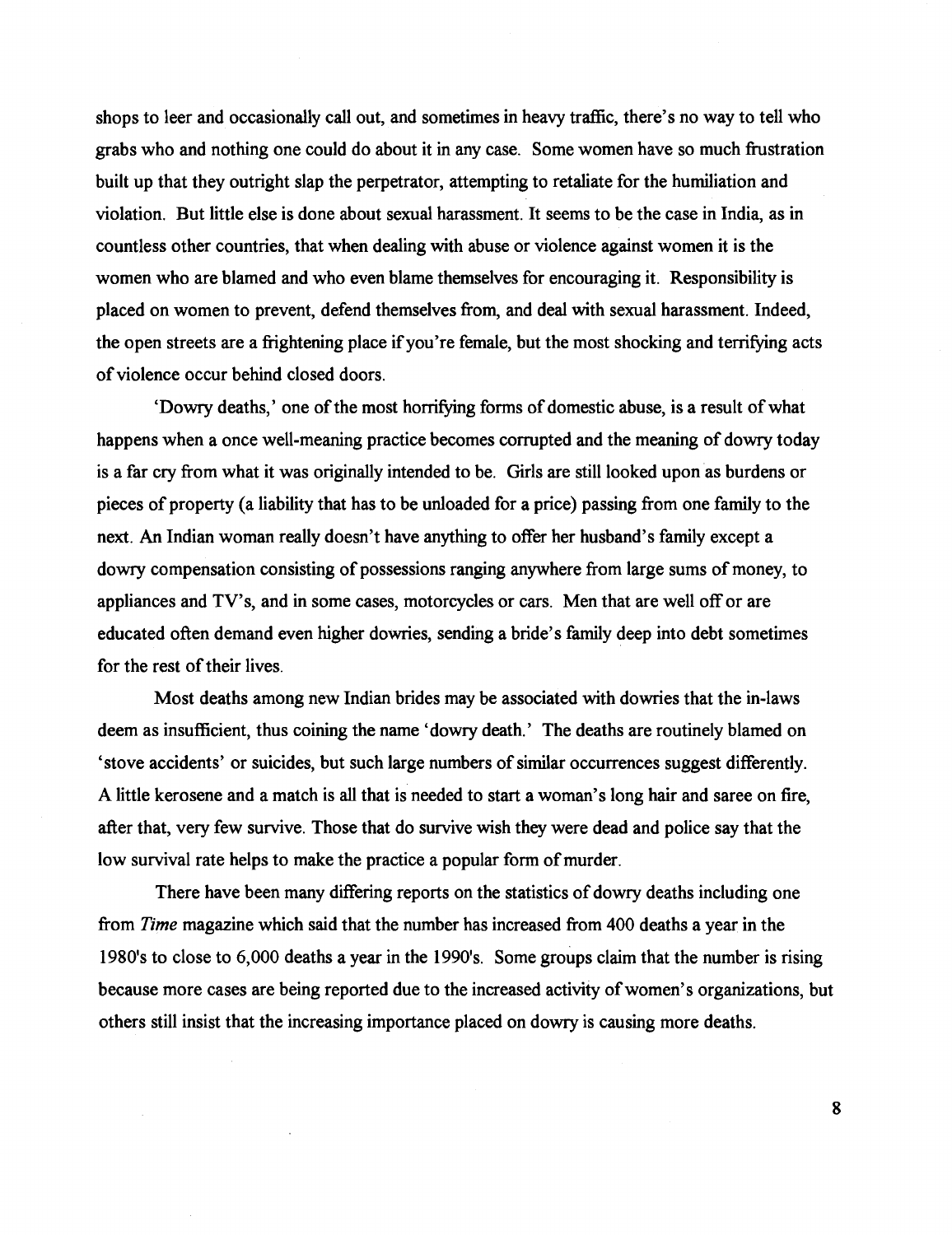In 1995, India's National Crime Bureau reported approximately 6,000 dowry deaths a year and a police report from 1997 states that dowry deaths had risen by 170 percent. But one article written by Himendra Thakur in 1999 estimated 25,000 deaths every year with many more left unaccounted for (Hitchcock, wsws.org). In 1961, anti-dowry laws were enacted but not enforced, and it was not until 1983 that domestic violence became punishable by law. But in actuality, the laws have done very little to deal with the issue of dowry or dowry-related violence since women often times do not feel as if they can go to the police, who have a history of turning their heads when confronted with violence against women.

Dowry was originally seen as a way to help a couple start a new life by collecting wedding gifts but now, it has become more of a way for the groom's family to elevate its economic status and is another form of women's oppression. Some liberal families have resisted societal pressures and do not demand dowries any more with the belief that the value lies within the woman. One can only hope this will be an ongoing movement in the future.

Many of the women I talked with, young and old alike, felt that if a woman accepts her place in the home, stays quiet even if she is unhappy or if she is treated badly, and "worships her husband like a god," she will soon know the happiness of raising a family. Surprisingly, many women eventually resign themselves to their position as housewife and find contentment. As one young Indian woman put it, "for women in India, ignorance is bliss" and many relationships exemplify the phrase 'blind devotion.' If Indian wives do not have anyone else to compare their husbands to, they are convinced that he is the best. Many women feel that since their husband provides for them, they are duty-bound to love him, an idea very different from the Western ideal of passionate, romanticized love relationships. Moreover, these women are aware that most often the best option is simply to adjust to their new life as there is a great stigma against a divorced woman. She will be blamed or perhaps called 'crazy' if the marital bond is severed or even if there is apparent marital tension.

## GETTING HEALTH CARE/FINDING PATIENTS:

Varanasi is divided into specific communities and depending on which one a person is from and what last name they have, it is easy to recognize what caste they belong to and therefore distinguish approximate familial affluence as well. The Assi and Nagua communities where I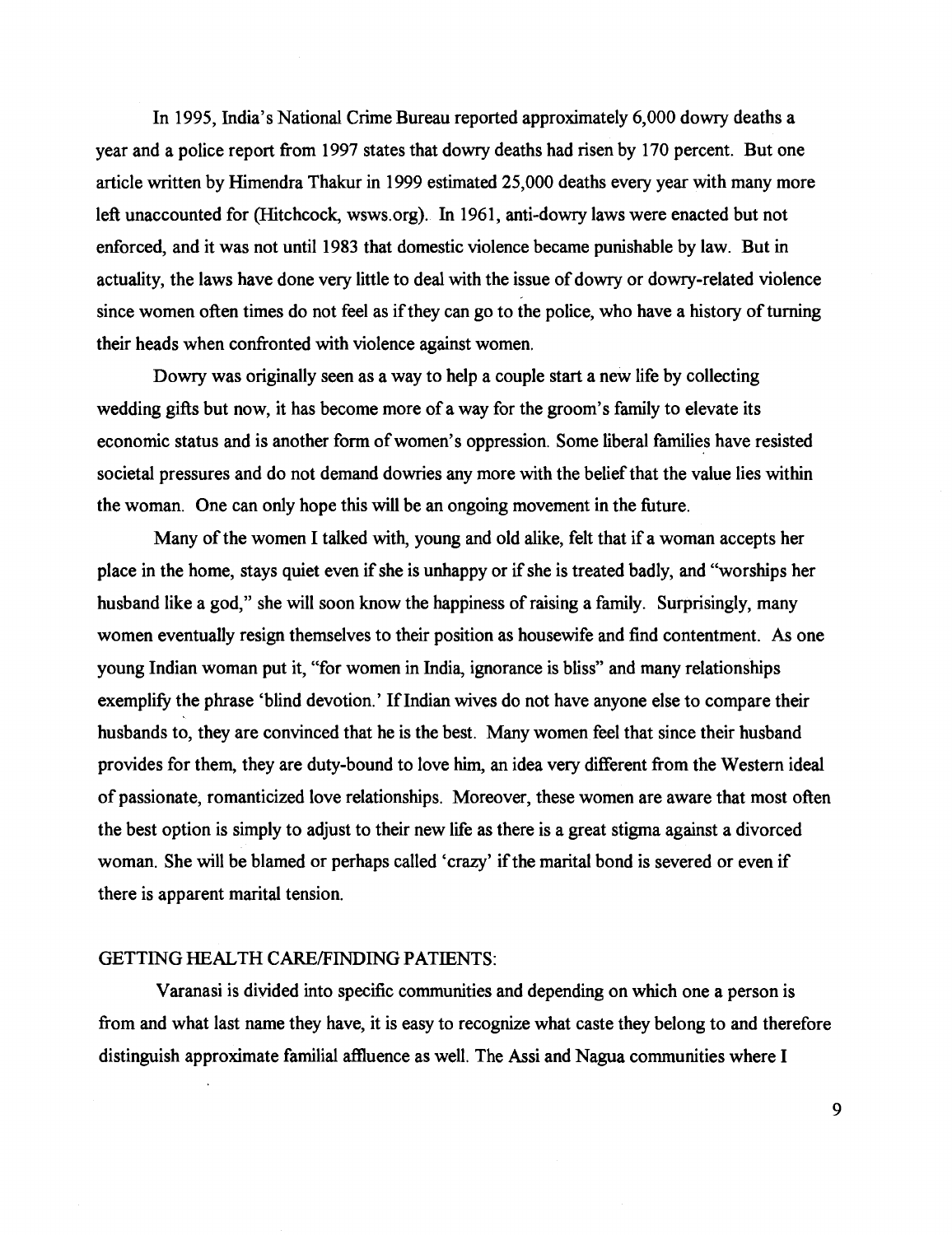worked were associated with the lower classes and communities such as these seldom have access to health care, let alone affordable and quality health care. The services that are available are difficult for women to utilize. Even with a free clinic at BHU hospital, most women don't go there for treatment or to deliver their babies. One of the reasons for this could be the absence of decision-making power in a woman's life.

Either her husband or her mother-in-law decides if she needs treatment, where she should go, and what kind of treatment she should receive. One problem here is the considerable knowledge gap between the mother-in-law's generation and current medical knowledge. While a mother-in-law may know more traditional forms of medicine, she is most likely uneducated and not up to date with emerging technology and new information. Other reasons women don't go to free medical facilities could be because of lack of education and also because of sexism and discrimination within the hospitals themselves. In Varanasi, most of the Nagua women prefer to be treated by Auntiji rather than go to the free clinic at BHU. In Auntiji's own words:

"(translated) Mostly the women want me to treat them. When I take them to the hospital it's because they don't have any knowledge about how to go to a check-up or how to visit a doctor. I explain things to them and help them go to the hospital. Very few women can go without permission from their husband or family. Usually the women first come to me; they don't need to get permission for that. I give them the information about the illness or tell them where to go and what doctor is best for them."

A female gynecologist at BHU told me that usually a woman holds no power in the family. It is not uncommon for a new wife to be treated like a slave in her husband's home, often suffering abuse from other female family members and made to cook and clean for the entire family. She is confined to the house for much of the time and must give up her social and personal life in order to care for her new in-laws. If her husband's mother decides she should have ten children, there is little she can do about it and the effects of repeated pregnancies, constant nursing and caring for children, extended family and husband take a huge toll on a woman's body. Between home and family responsibilities, illiteracy, and lack of decision-making power about when and where a woman can receive health care, lower-class Indian women often don't receive the health care they need.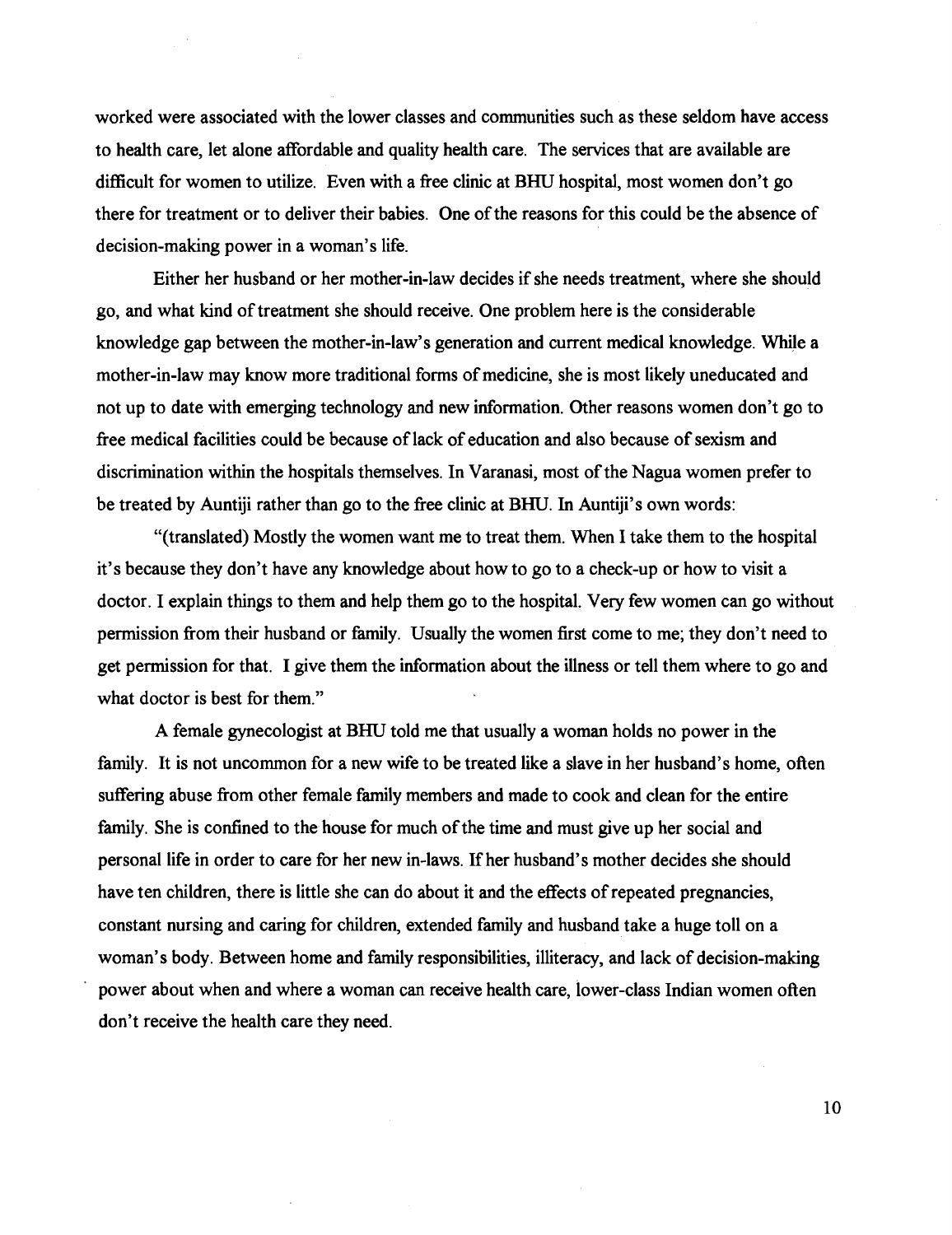For these women, it is not only difficult to find health care, but it is also difficult fiom the other end of the spectrum as health-care providers must go the extra mile just to find women to give health care to. Whether operating independently or within an organization, knowledge of female health care practitioners seems to spread most effectively by word of mouth. But for many reasons, even then, women will not come forward to ask for help; they need someone who will reach out to them. Auntiji's work is exactly that.

### **AUNTI JI:**

Even though she has no formal training and often claims to have very little knowledge, she is a dedicated woman with a big heart and unbending constitution. She can be seen walking through the streets with her umbrella in the late-morning sun and no matter what problems appear in her life or how she is feeling, she never misses her biweekly walk through the Assi and Nagua communities along the Ganges River to check on the women. She is the bridge that connects available medical care and information with the women who need it. I was able to accompany her most mornings and in order to reach these women and their families, we would walk through the back streets, along the river bank, through fields and even climb over brick walls, Auntiji in her saree and sandals.

Auntiji began her work seven years ago after her husband died of Tuberculosis and now supports the two sons she adopted fiom the community, one whose mother died while giving birth to him. Since she began, she has vaccinated many of the local children for **TB** and Hepatitis and continues to reach out to increasing numbers of lower-class families. Her time is spent gathering information from the families, counseling, advising and educating them on health matters, and making sure that their prescriptions and treatment are followed accurately. Auntiji says that unless someone's condition is serious, they generally do not come to her; she has to go ask about their health. When women do come to her, it is usually only to ask for medicine and if she is to find out about the nature of their problems, it is only after examining them that they open up to her.

"(translated) They just come and ask for medicine and don't tell. That's why I need to talk a lot with the women and ask about everything in detail. I first examine them to find out what problems there are. Then I ask the women and they tell me everything. I spend a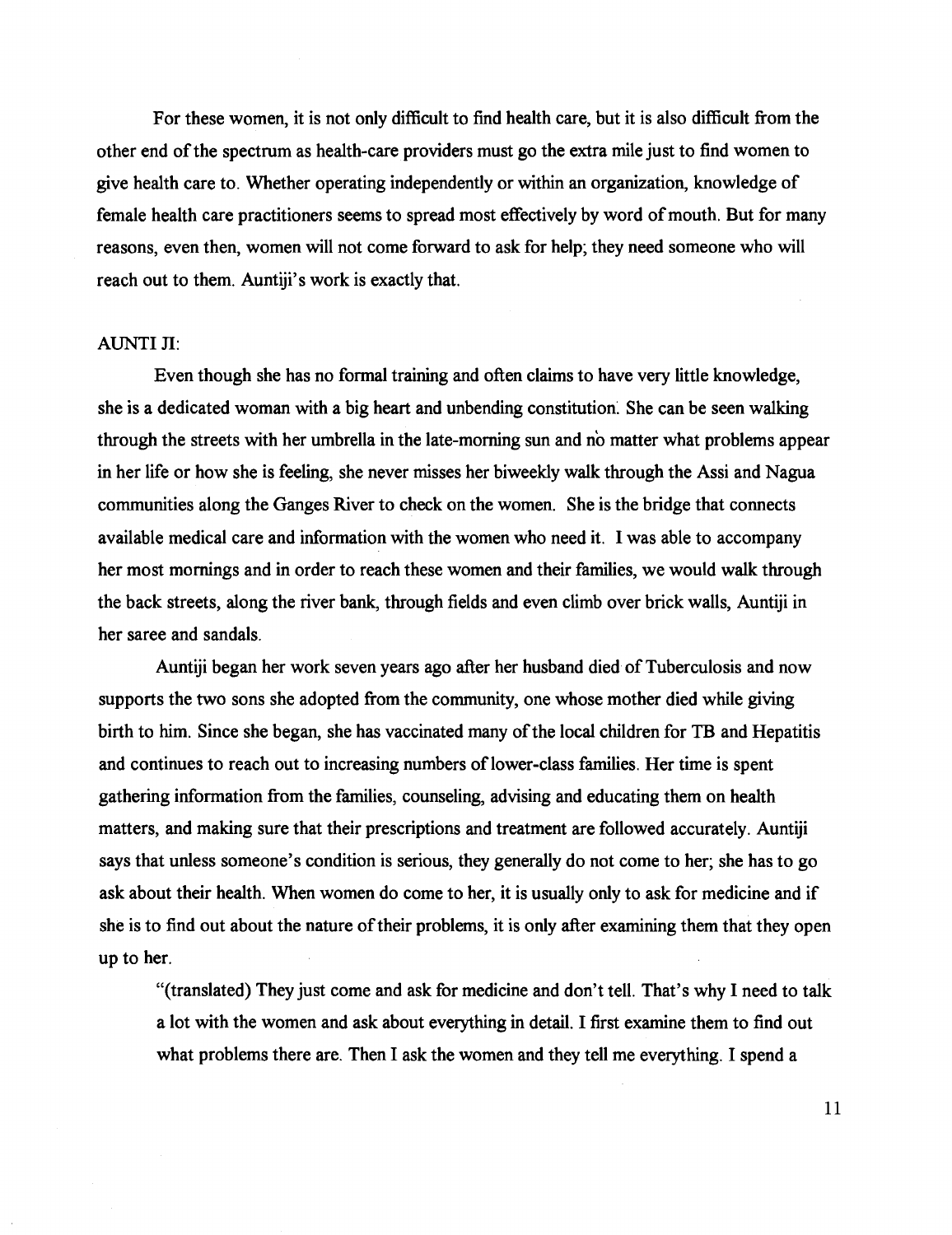long time listening very carefully to them; as much time as it takes. I have to speak softly with every woman."

She is an insider and female, two attributes that work to her advantage in a society where women will not talk about their health problems in the presence of a man. The women know when she comes around and they do not hesitate to grab her attention for a few minutes to share anything from local gossip to introducing a friend who needs help. But her well-established trust with the community was not easy to come by. It was only after talking with many of the women, sharing the story of how she suffered and listening to their stories that she was able to begin helping them. Although she maintains a good relationship with the families in the community, sometimes she needs to take the initiative when it comes to the health and well being of children. In the poorer areas of the city often times both parents are required to work outside the home and many young children end up fending for themselves during the day. Auntiji waits until the parents leave for work and then goes into the house to clean up the children and if needed, take them to the hospital.

Other female health care practitioners also employ some covert ways of finding and caring for their patients, such as one woman who would wait outside Durga temple to see if she could spot any families with mentally handicapped children. When she found one, she would follow the family home to see where they took the child and then would pursue the situation from there. For other doctors, a more indirect approach to persuading women is frequently more effective than a straightforward explanation for instance, when educating Muslim women about contraceptive use, one particular doctor realized that if she wanted to sway a woman towards using a contraceptive, she would have to convince her of its appeal. She said that the Islamic religion pushes women to have more and more children and if you try to tell a woman that one child will be far easier to afford an education for than fifteen, she will just tell you that her religion says to have many children and will not understand the benefit of a smaller family; i.e. that fewer children will ultimately help India to rise out of poverty. So instead the doctor might tell this woman; "Fifteen children? Oh, you'll [look] very old by the time you're thirty" and the patient's immediate response might change to "oh, doctor, what can you do to prevent this?'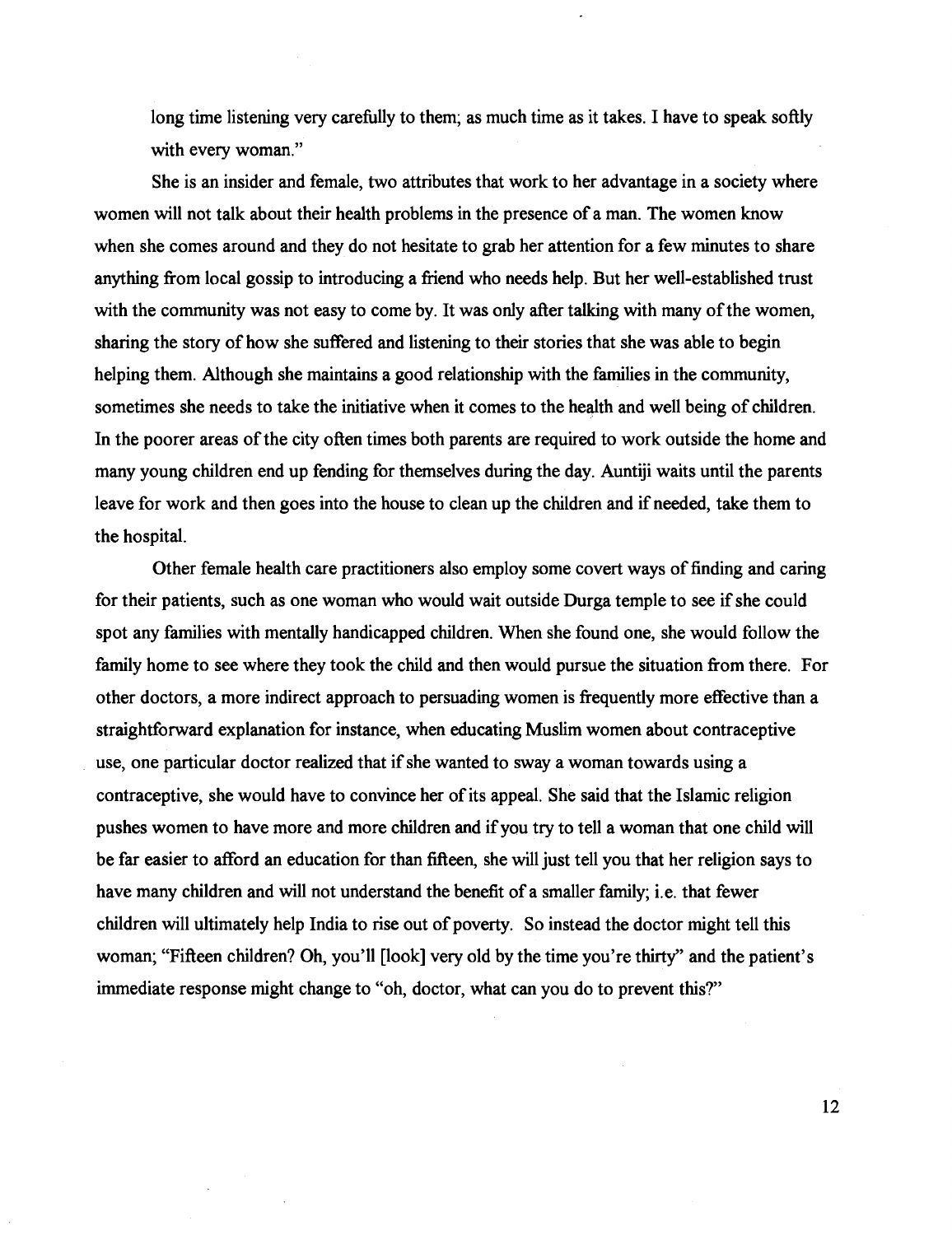### **KARMA:**

Other Indians use religion to explain issues such as poverty, mental retardation and leprosy, passing these off as 'bad karma' or the consequences of wrongdoing in a past life manifesting in this life. Approximately 70 % of India's population is Hindu, **23%** Muslim, and the remaining population is a combination of Buddhists, Christians, Jains and many other religions. The concept of karma is of Hindu origin and maintains the idea that people deserve what they are getting and are being punished or rewarded according to the way they lived earlier in this life or in past lives; if they live this life well, they will be rewarded after reincarnation. This method of thinking contributes to the current health status of people living in poverty, aiding in relieving members of the upper classes from a sense of responsibility for the poor and also creating a certain resignation and even helplessness among the poor people themselves. They feel that they have no control over their lives and their only choice is to make the most of their current condition. This perpetuates the notion that poverty is a private affair and also that mental retardation and leprosy are simply byproducts of bad personal choices.

### LITTLE KNOWLEDGE OF BODY: **PID**

One of the foremost gynecological problems that poor women in Varanasi suffer from is Pelvic Inflammatory Disease (PID) caused by unsanitary conditions and lack of knowledge regarding adequate personal hygiene. A woman is particularly at risk during menstruation because she will "use anything to stop the bleeding." It is difficult when women know so little about the natural finctions of their bodies; menarche, menopause, pregnancy, family planning, puberty, sexual urges, or about physical and emotional changes. The lack of knowledge transfer between generations is in part because women in poverty do not have access to the sources of medical knowledge but also because mothers are uncomfortable talking to their daughters regarding these issues. Instead, girls learn from the media, from friends and from school; girls who have a higher education and are exposed to some health classes also have a heightened sense of bodily respect and awareness. But even then, the health classes provide rather minimal information and even a university education doesn't guarantee safety fiom the consequences of insufficient knowledge.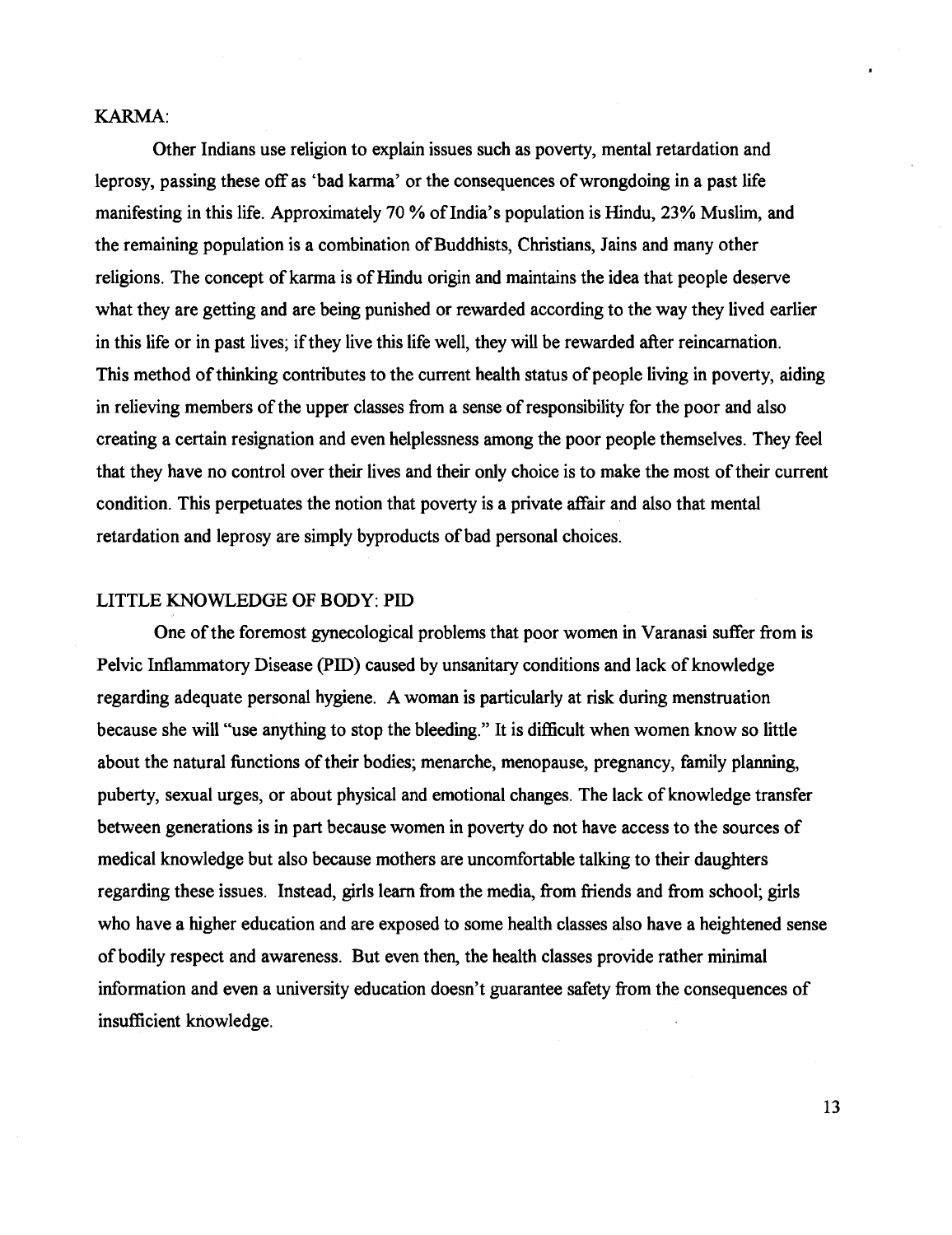In a conversation with a female gynecologist in Varanasi, I was told about a woman who was 'forcefilly taken' by her husband upon the first night of their marriage and who then became pregnant. Although the percentage of Indian women who remain abstinent until marriage has declined significantly over the past few decades due to modernization and western influence, a large number still have no idea what to expect on their wedding night. This woman was so traumatized by the experience that it was impossible for doctors to examine her and they even had to perform a Caesarian section when it came time for the delivery of her baby. This woman had earned her **PhD** from the university, which alone qualifies her as one of the few people in the world to have that much education regardless of gender. Yet the culture dictates that while a woman can earn her doctorate, it is taboo for her to hold a conversation with her own mother about the experiences in a woman's life. Sadly, her experience is not uncommon among Indian women, and the consequences resulting from generations upon generations of silent mothers and fathers are far-reaching and long lasting. By simply shifting the focus of education to include more health and sex-related topics, many of these situations could be prevented.

This would require early education of girls as well as boys. But in order to make any impact, it would also mean that first; more children need to be attending school regularly and second, that the principals of those schools recognize the necessity in teaching children, especially girls, about normal body physiology. Only then could a sense of respect for their own bodies as well as each other's bodies be instilled. The importance of women doctors providing such education should be at the forefront of education because given India's traditional cultural values regarding such topics, regular teachers cannot be relied upon to provide the information objectively even if they receive teachers seminars in preparation.

#### EDUCATION:

I was privileged to meet one doctor in Varanasi who had established a hospital to help those in need. He organized aid to children, lepers, sex workers and those suffering from mental disability. His hospital set up schools, clinics, and other educational programs all needing volunteers and so a few other students and I showed up on his doorstep one afternoon to give our time and abilities to helping in whatever way we could. I ended up teaching at a small school for underprivileged children in the Gangotri area and created a fill-day class on hygiene complete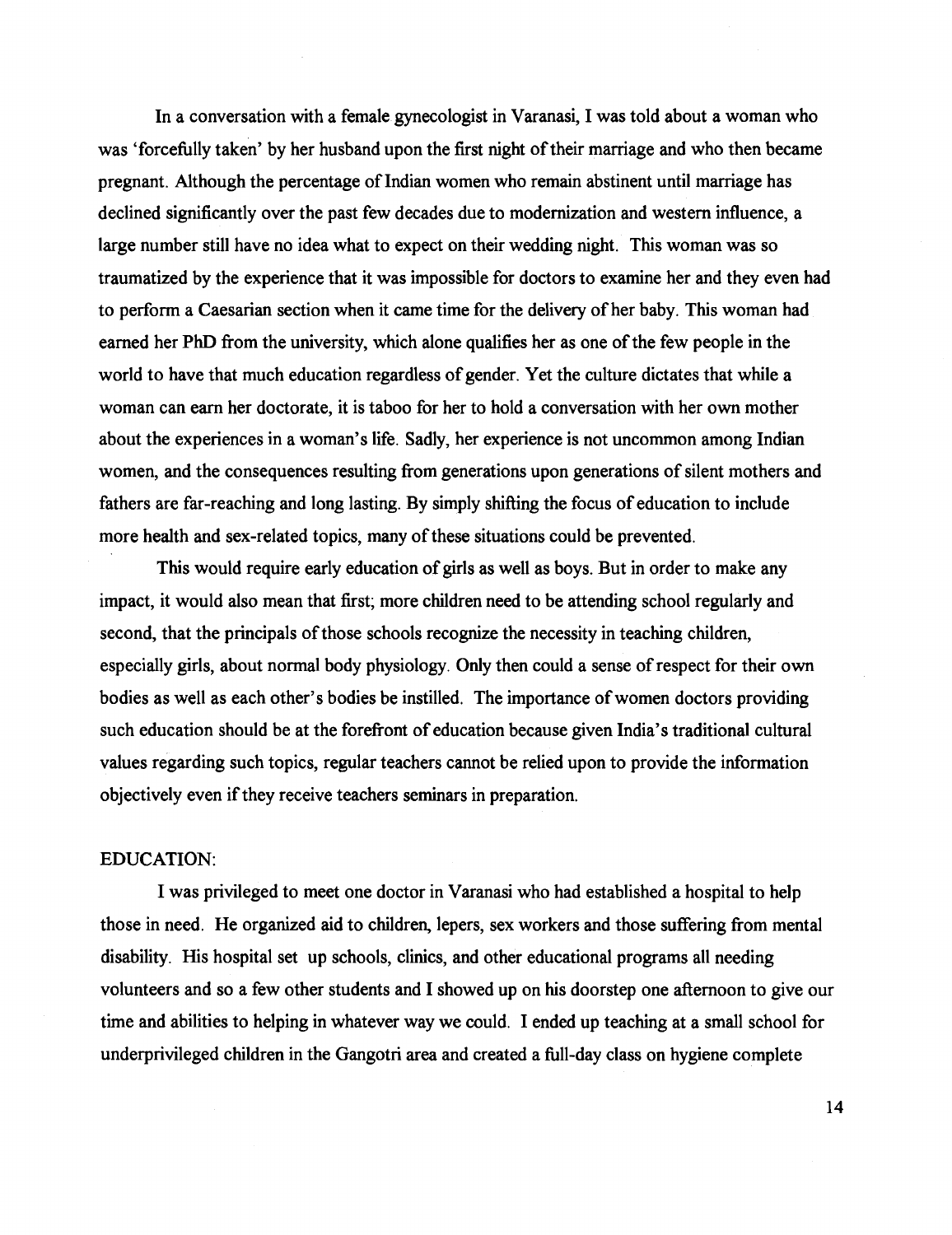with songs, games, dances, and relay races involving good hygiene practices. There was no lack of enthusiasm, participation or want of materials, and I only ran into a few cultural differences.

Schools like Gangotri are a gift to the community and a gift to India because education is one angle at which women can be empowered and can make a difference. First they are the students, then they are the teachers, they are the care givers, they are the organizers, they are mothers. And if these small organizations are making such a difference, imagine if the government gave full support to educational programs, especially to women's education. Even if the government has not been successful in implementing women's programs, the grass-roots organizations, NGO's and the women themselves are the real power force behind this movement. Women's programs are at an all time high and because of incredible dedication and vision, women in the upper classes are experiencing more freedom than ever before. These programs are also helping disadvantaged women and creating consciousness about women's status and rights. All over India, women are quickly rising to new levels in every profession. They are even exceeding the capacities of their male co-workers and female students at BHU are now surpassing boys in every subject.

It used to be that if a woman was working, it was because her husband failed to make enough money for her to be able to stay home and enjoy the idleness of prosperity. But now, many women are working and are enjoying their jobs. Parent's ideas are changing and they are taking pride in their daughters' education. If you take a look at any Sunday personal ad. section of a Hindustani newspaper, you'll find that educated women are in high demand. But regardless of the existing desire to educate their girls, Indian girls increasingly entering the educational system could mean the end of some of the very ideals India holds dear.

India has a long and glorious history, and its cultural values are something which its citizens take pride in. Many would argue that because India has a much lower divorce rate than the United States, that Indians have higher ethical standards. The strong cultural emphasis on familial stability is one reason India could be viewed as morally superior, but now that women are just beginning to understand their rights as citizens, they are putting off family life until later and opting for an education in pursuit of their own dreams. Educated women also tend to be less inclined to remain in bad marriages. As more and more girls are advancing in education, many people associate it with the increasing divorce rate and the dawn of the infamous 'Delhi girl,'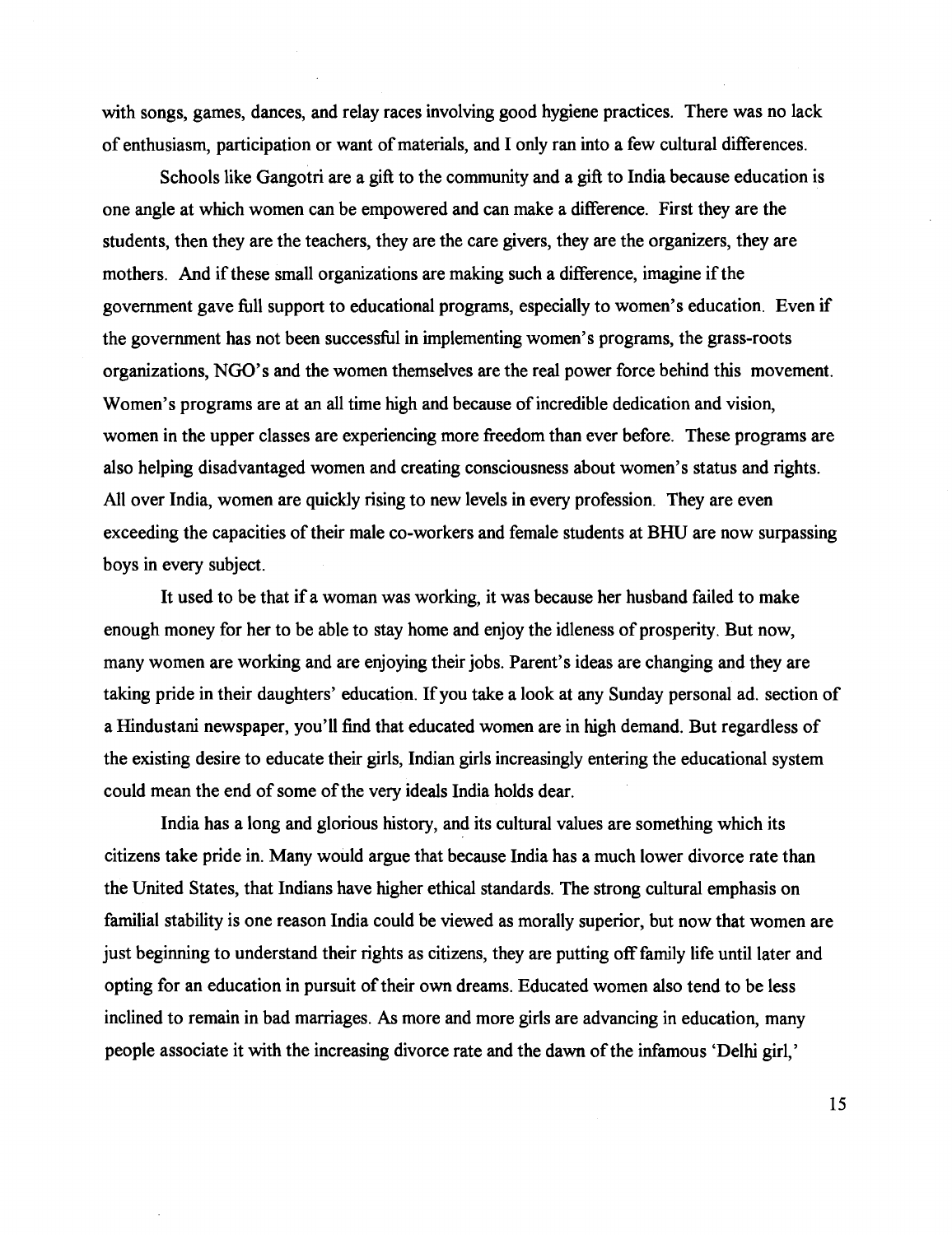identified by her disobedience, pursuit of freedom, and attraction to alcohol and dancing. But these fads could just as easily be associated with globalization and western influence and only time will tell if they are more permanent additions to Indian society.

While women's liberation could be detrimental to the well-established Indian values in the long run, wasting intelligent minds by keeping women bent over the stove does far greater damage for both short and long term national development than any amount of well-behaved girls could ever compensate for. Furthermore, nothing compensates for the damage created in the lives of the women themselves.

## MODERNIZATION / INDUSTRIALIZATION:

Both modernization and traditional views in Indian society increase women's dependency on men. As India continues to grow and become a more significant world competitor, development encroaches on women's livelihoods and poverty, exploitation, and environmental degradation impact the health and well being of women and children as well (Kim et al. 2000). Trying to survive among urban poor is much harsher and much more difficult when families have to leave the countryside in search of jobs in the city.

Although development has its benefits, it still hurts women in poor countries all over the world. Industrialization cuts women off from access to the land, creates more work for women to do when husbands leave to find work in the cities and one income is no longer sufficient to support the family. Families then need to work to be able to afford the food and medicines they once grew independently and because generally women do not have the same training or education as men, women become increasingly dependant. Due to rapid urban growth, the number of single-mother rural households is rising while family income continues to drop.

#### INDIAN GOVERNMENT:

A wide variety of women's initiatives could benefit greatly from aid provided by the Indian government. In recent years, the programs designed to promote health were well thought out and had great potential to impact society if it were not for poor implementation. Motivation and resources are also abundant, but the organization and distribution fall short in so many ways. The original philosophies of dowry, the caste system, and the Indian government as a whole were